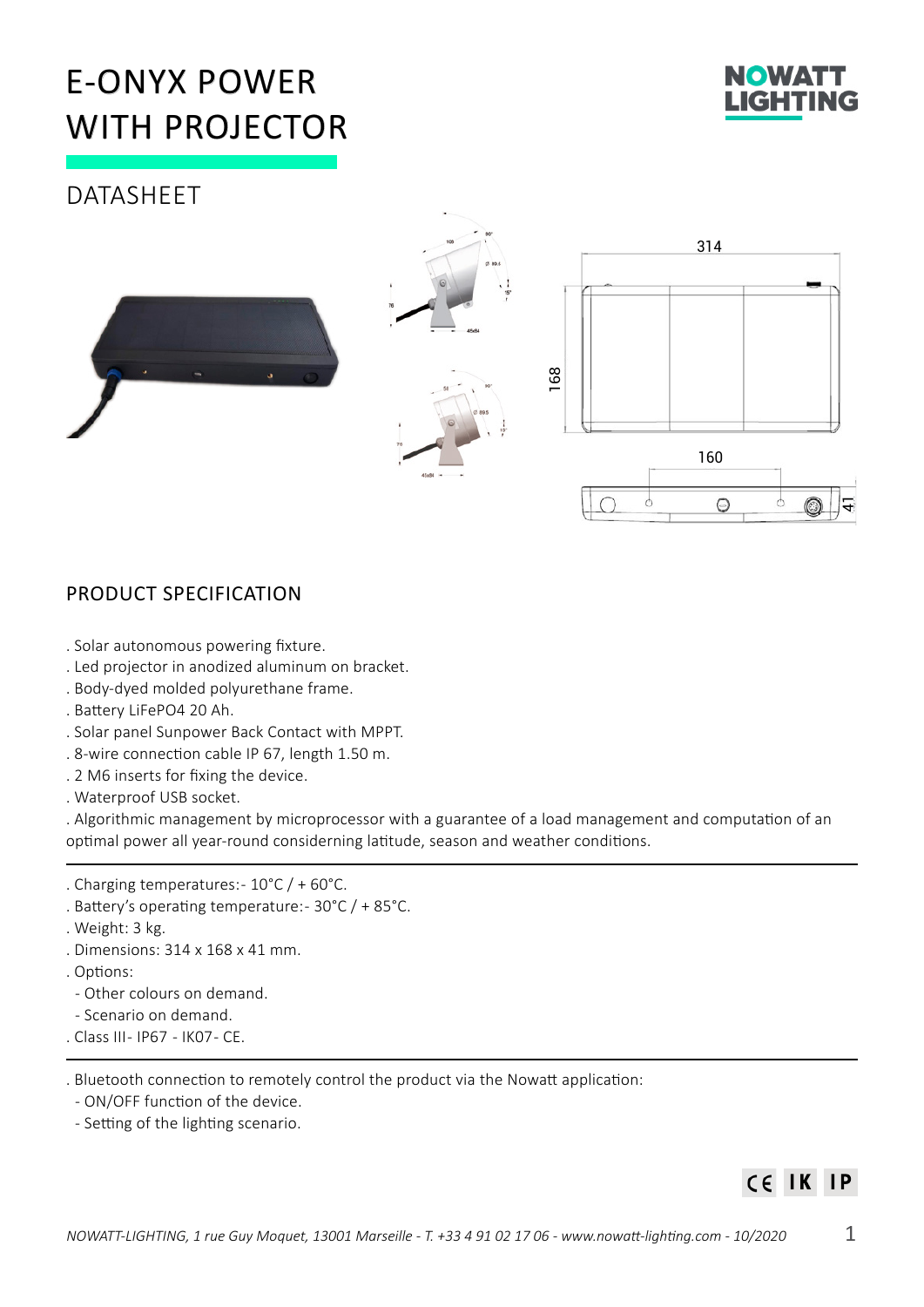# BATTERY

| Battery LiFePO4 20 Ah |              |                     |
|-----------------------|--------------|---------------------|
| Cycles                | $DOD$ (in %) | Lifespan (in years) |
| 2000                  | 100          |                     |
| 3000                  | 80           |                     |
| 8000                  |              | フフ                  |

# FRAME COLOUR





SILVER INTERPON D2525 STRUCTURA 2100 SAND-BLASTED CODE Y2329F

GRAPHITE INTERPON FUTURA BLACK 2100 SAND-BLASTED CODE YW359F

#### OTHER COLORS ON DEMAND

#### **SCENARIOS** LIGHTING DURATION



#### NOWATT application available on: